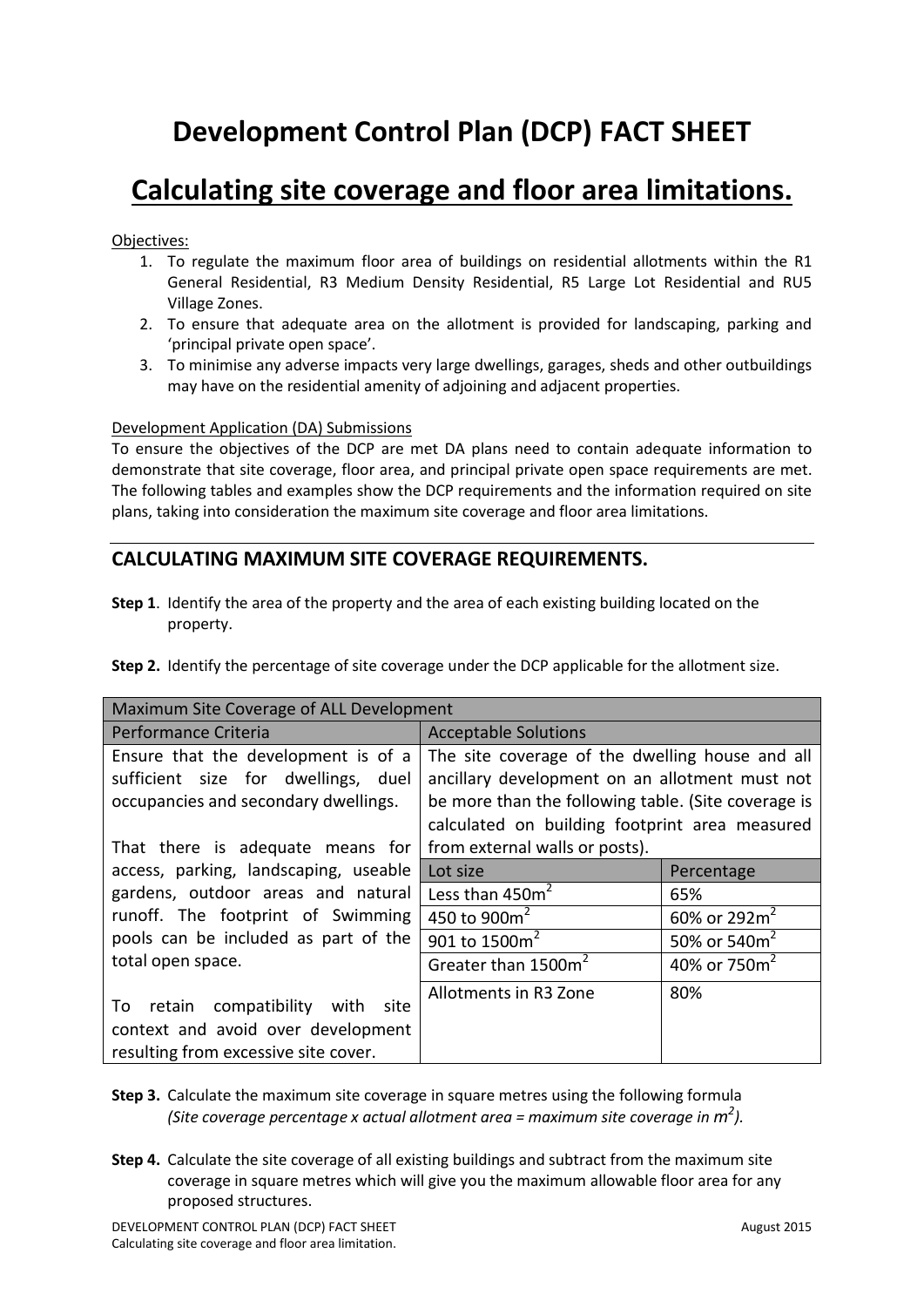#### **EXAMPLE 1**. Existing Allotment of 850m 2

- Existing allotment contains a dwelling of 250 $m^2$  and outbuilding of 24 $m^2$ .
- Maximum site coverage under the DCP for allotments 450 900m<sup>2</sup> is 60% or 292m<sup>2</sup>
- Swimming Pools are considered 'Open Space' and are not included in the site coverage.



#### **Calculation**

 $60\% = 60/100 = 0.6$  $0.6 \times 850$ m<sup>2</sup> = 510m<sup>2</sup>  $510m^2 - 250m^2 - 24m^2 = 236m^2$ 

In this example the maximum site coverage is 60% or 510m<sup>2</sup>, with the existing dwelling (250m<sup>2</sup>) and outbuilding (24m<sup>2</sup>) already occupying 274m<sup>2</sup> of the site, there is an additional 236m<sup>2</sup> of potential build area available before the maximum site coverage is exceeded.

#### **EXAMPLE 2**. Existing Allotment of 920m 2

- Existing allotment contains a dwelling of 250 $m^2$  and outbuilding of 24 $m^2$ .
- Maximum site coverage under the DCP for allotments 901 1500 $m^2$  is 50% or 540 $m^2$
- Swimming Pools are considered 'Open Space' and are not included in the site coverage.



**Calculation**

 $50\% = 50/100 = 0.5$ 0.5 x 920 $m^2$  = 460 $m^2$  (However site coverage of up to 540 $m^2$  is also permitted). 540m<sup>2</sup> - 250m<sup>2</sup> - 24m<sup>2</sup> = 266m<sup>2</sup> (Not 460m<sup>2</sup> - 250m<sup>2</sup> - 24m<sup>2</sup> = only 186m<sup>2</sup>).

In this example the maximum site coverage permitted is  $540m^2$ , with the existing dwelling (250m<sup>2</sup>) and outbuilding (24m<sup>2</sup>) already occupying 274m<sup>2</sup> of the site, there is an additional 266m<sup>2</sup> of potential build area available before the maximum site coverage is exceeded.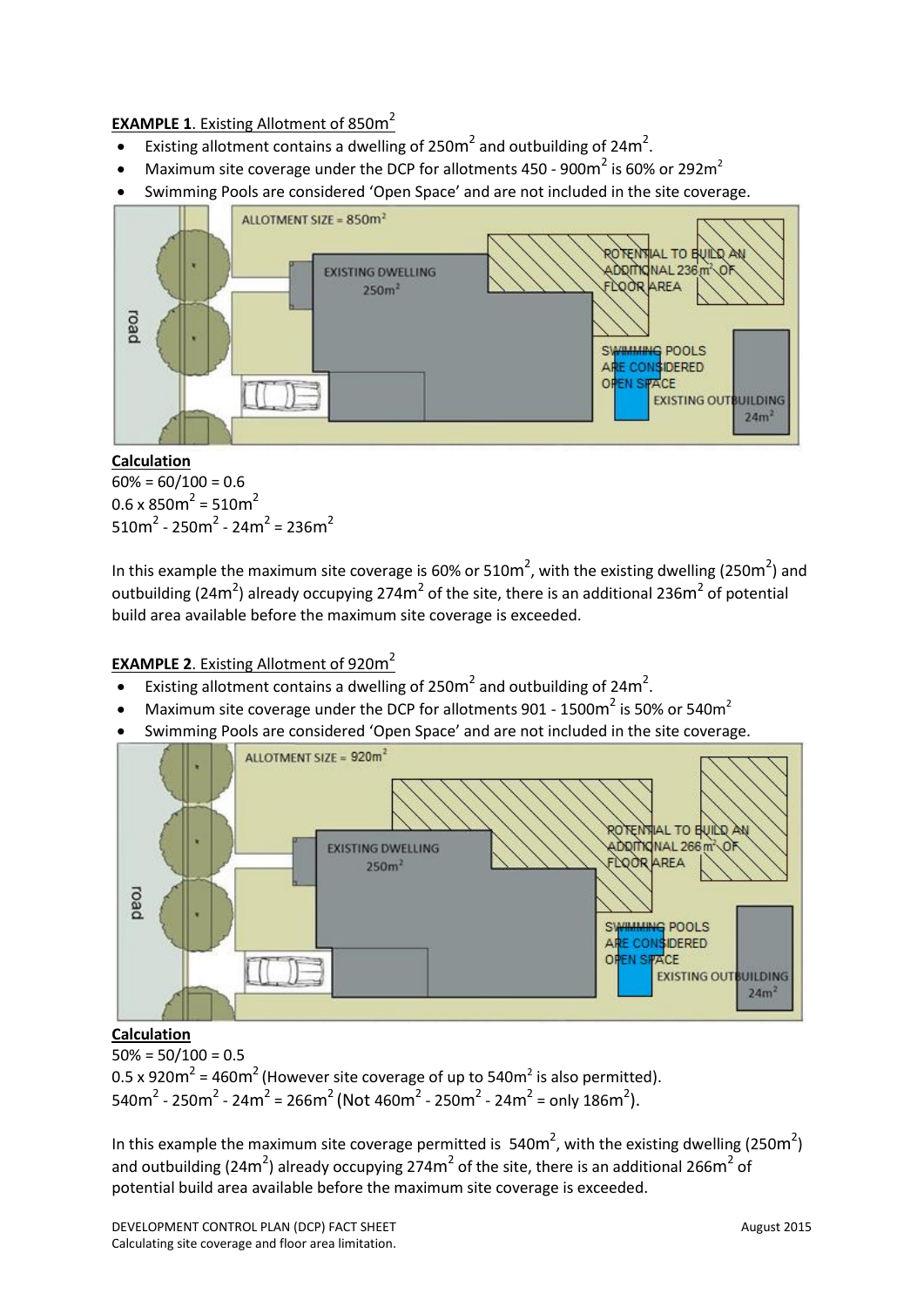### **CALCULATING FLOOR AREA LIMITATIONS – SINGLE DWELLING HOUSE**

**Step 1**. Identify the area of the property and the area of the existing dwelling.

**Step 2.** Identify the maximum floor area in square metres under the DCP applicable for the allotment size.

| Maximum Floor Area for Single Dwelling Houses (excluding allotments within the R3 Zone)                   |                                                                                                                                                                                                      |                   |  |  |
|-----------------------------------------------------------------------------------------------------------|------------------------------------------------------------------------------------------------------------------------------------------------------------------------------------------------------|-------------------|--|--|
| Performance Criteria                                                                                      | <b>Acceptable Solutions</b>                                                                                                                                                                          |                   |  |  |
| Ensure adequate area to provide<br>buildings,<br>separation between<br>landscaping and private open space | The floor area of a single dwelling house on an<br>allotment must not be more than the following<br>table (floor area is calculated on building footprint<br>measured from external walls or posts). |                   |  |  |
| To maintain development patterns that                                                                     | Lot size                                                                                                                                                                                             | Area              |  |  |
| are compatible with the established                                                                       | Less than 450m <sup>2</sup>                                                                                                                                                                          | 290m <sup>2</sup> |  |  |
| character of established residential                                                                      | 450 to $600m^2$                                                                                                                                                                                      | 360m <sup>2</sup> |  |  |
| areas.                                                                                                    | 601 to 900m <sup>2</sup>                                                                                                                                                                             | 420m <sup>2</sup> |  |  |
|                                                                                                           | $901m^2$ to 1500                                                                                                                                                                                     | 470m <sup>2</sup> |  |  |
|                                                                                                           | Greater than 1500m <sup>2</sup>                                                                                                                                                                      | 600m <sup>2</sup> |  |  |

**Step 3.** Calculate the permissible floor area of proposed additions based on the existing dwelling's floor area and the maximum allowed under the DCP.

**EXAMPLE 1** Dwelling additions of 180m 2



In this example adding an additional 180m<sup>2</sup> to the existing 250m<sup>2</sup> dwelling would result in a total floor area of 430 $m^2$  which exceeds the maximum floor area limitation for this size allotment by  $10m<sup>2</sup>$ .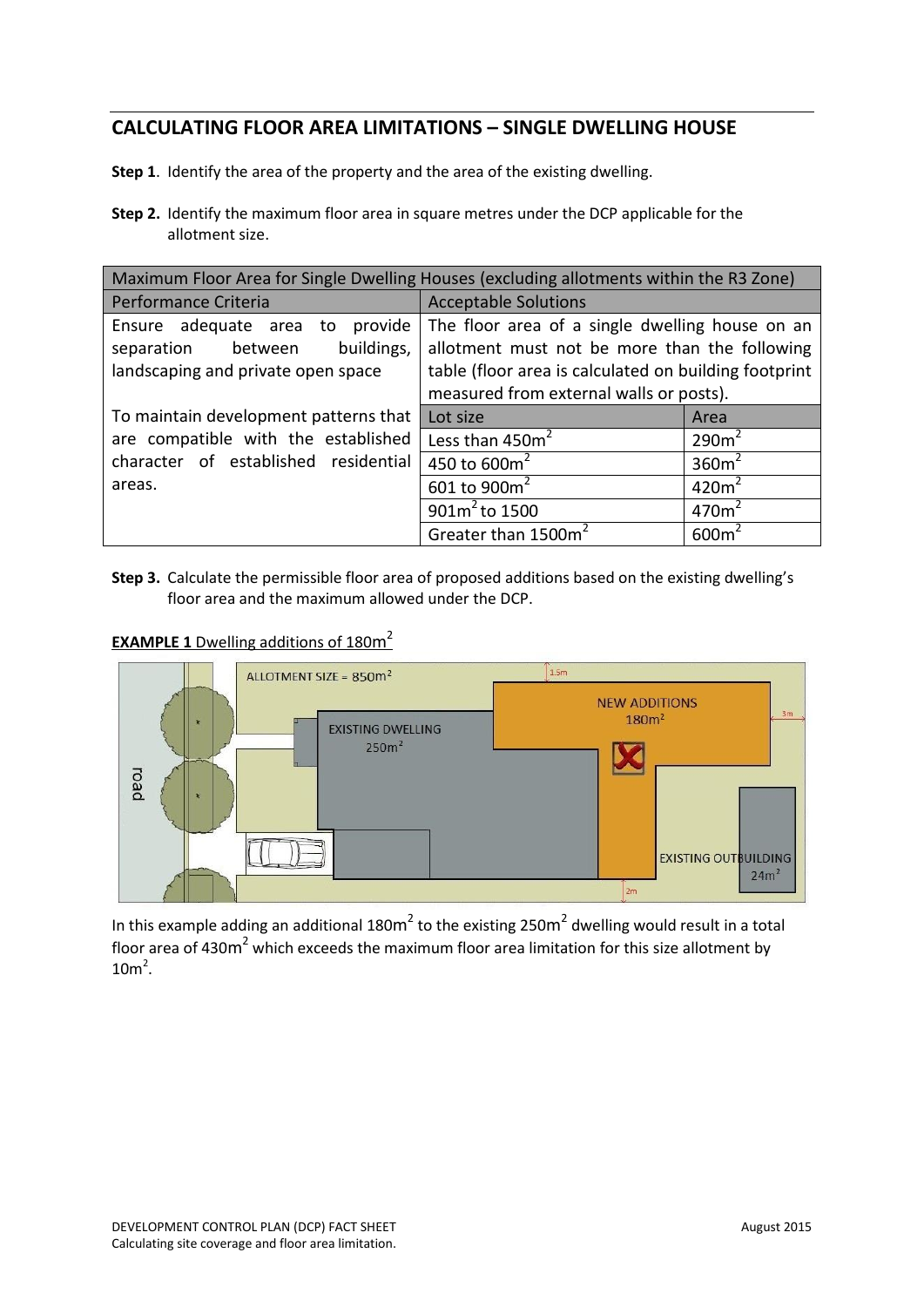#### **EXAMPLE 2** Dwelling additions of 100m 2



In this example adding an additional 100m<sup>2</sup> to the existing 250m<sup>2</sup> dwelling would result in a total floor area of 350 $m^2$  which is under the maximum floor area limitation for this size allotment.

#### **CALCULATING FLOOR AREA LIMITATIONS –OUTBUILDINGS**

- **Step 1**. Identify the area of the property and the area of the proposed new outbuilding.
- **Step 2.** Identify the maximum floor area in square metres under the DCP applicable for the allotment size.

| Maximum Floor Area for Outbuildings                                                       |                                                   |                   |  |  |  |
|-------------------------------------------------------------------------------------------|---------------------------------------------------|-------------------|--|--|--|
| Performance Criteria                                                                      | <b>Acceptable Solutions</b>                       |                   |  |  |  |
| Ensure adequate area to provide                                                           | The floor area of a single outbuilding on an      |                   |  |  |  |
| buildings,<br>between<br>separation                                                       | allotment must not be more than the following     |                   |  |  |  |
| landscaping and private open space                                                        | table. (floor area is calculated on building      |                   |  |  |  |
|                                                                                           | footprint measured from external walls or posts). |                   |  |  |  |
| To maintain development patterns that                                                     | Lot size                                          | Area              |  |  |  |
| are compatible with the established                                                       | Less than 600m <sup>2</sup>                       | 50 <sup>m²</sup>  |  |  |  |
| character of established residential                                                      | 601 to 900m <sup>2</sup>                          | 70 <sup>2</sup>   |  |  |  |
| areas.                                                                                    | Greater than 900m <sup>2</sup>                    | 110m <sup>2</sup> |  |  |  |
| Provision for additional open structures is provided, such as verandas and carports to be |                                                   |                   |  |  |  |
| added to any outbuilding so long as the open structure does not exceed 50% of the total   |                                                   |                   |  |  |  |
| allowable floor area of the sites maximum outbuilding size. The open structure can be     |                                                   |                   |  |  |  |
| constructed as part of the same building, under the same roofline and/or on the same      |                                                   |                   |  |  |  |
| concrete slab, so long as the open structure has a minimum of three open sides.           |                                                   |                   |  |  |  |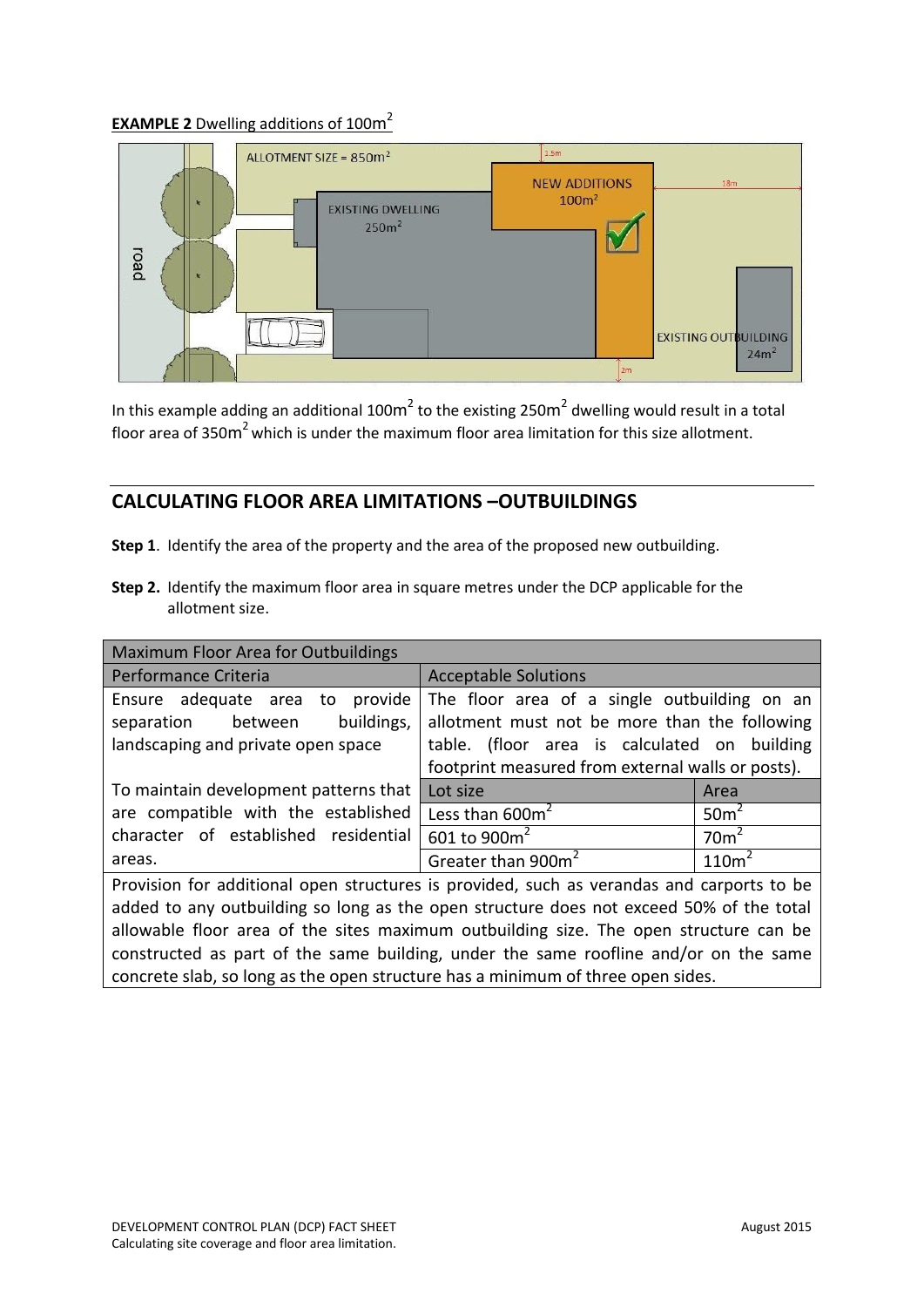#### **EXAMPLE 1** New outbuilding of 68m 2



In this example an outbuilding of 80 $m^2$  would exceed the maximum floor area of 70 $m^2$  for new outbuildings on this size allotment by  $10m^2$ .

#### **EXAMPLE 2** New outbuilding of 60m<sup>2</sup>



In this example an outbuilding of 60 $m^2$  would comply with the maximum floor area for new outbuildings on this size allotment.



### **EXAMPLE 3** New outbuilding of  $70m^2$  + Open carport of  $35m^2$

In this example an outbuilding of 70m<sup>2</sup> and an addition 35m<sup>2</sup> open carport would comply with the maximum floor area for new outbuildings on this size allotment.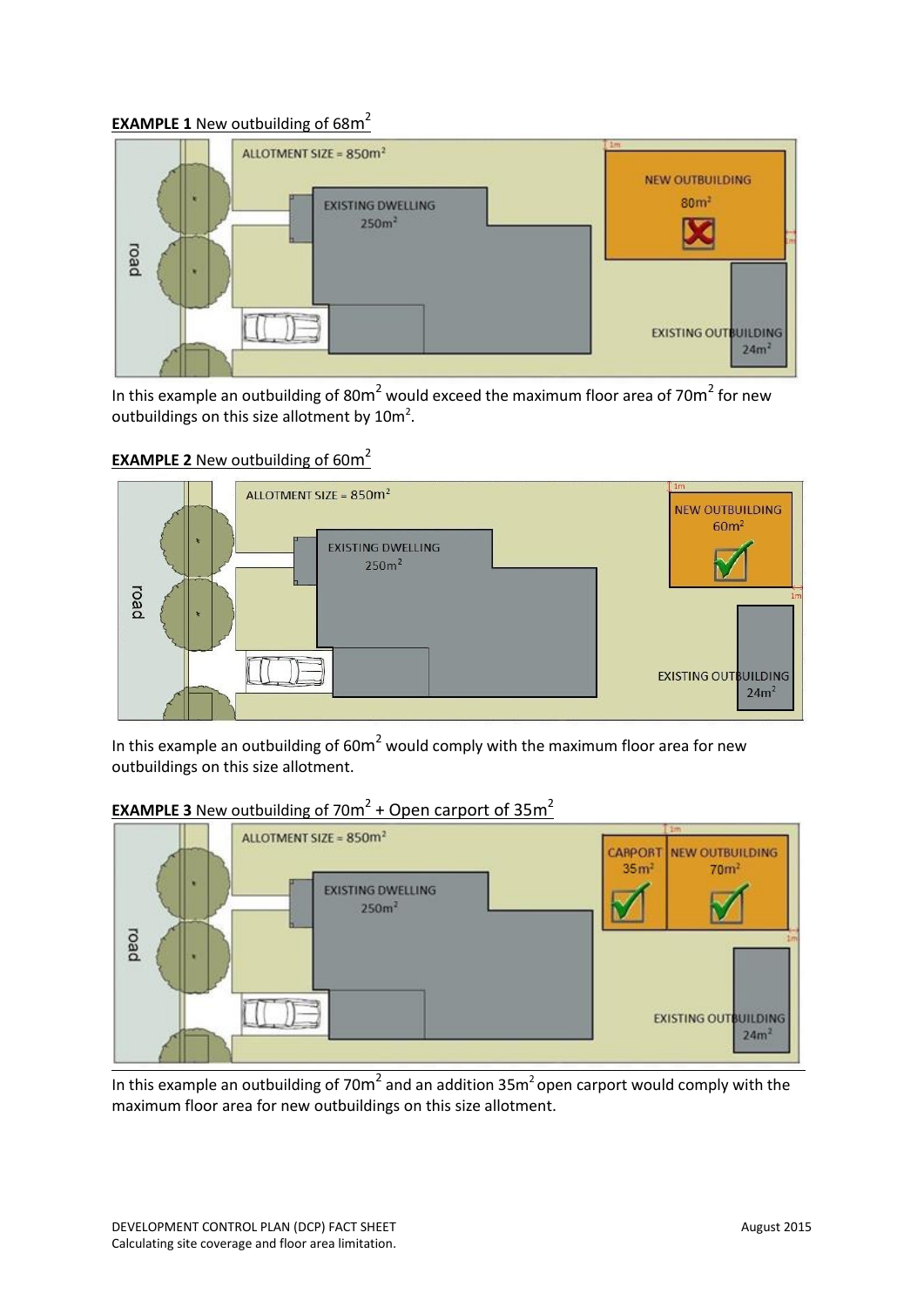

**EXAMPLE 4** New outbuilding of 70m<sup>2</sup> attached carport of  $35m^2$  and dwelling additions of 170m<sup>2</sup>

In this example an outbuilding of 70m<sup>2</sup>, carport of 35m<sup>2</sup> and dwelling additions of 170m<sup>2</sup> are proposed, although permissible individually this would not comply with the DCP as the total floor area of all structures would exceed the maximum site coverage requirements of 60% or 292 $m^2$ Existing dwelling (250m<sup>2</sup>) + additions (170m<sup>2</sup>) + new outbuilding (70m<sup>2</sup>) + new carport (35m<sup>2</sup>) + existing outbuilding  $(24m^2)$ 

= Total floor area proposed is 549m<sup>2</sup> which exceeds the maximum site coverage for this allotment of 510 $m^2$  by 39 $m^2$ .

## **CALCULATING 'PRINCIPAL PRIVATE OPEN SPACE' REQUIREMENTS.**

- **Step 1**. Identify the total area of open space (undeveloped land) on the property by subtracting the total floor area of all buildings including proposed works from the total allotment area.
- **Step 2.** Identify the minimum principal private open space requirements in square metres under the DCP applicable for the allotment size.
- **Step 3.** Calculate the required principal private open space using the formula below. *(Private open space percentage x total open space = required private open space in*  $m^2$ *).*
- **Step 4.** Identify the location and size of the principal private open space on site plan

| Minimum Principal Private Open Space Requirements                    |                                                                                                                                                      |            |  |  |
|----------------------------------------------------------------------|------------------------------------------------------------------------------------------------------------------------------------------------------|------------|--|--|
| Performance Criteria                                                 | <b>Acceptable Solutions</b>                                                                                                                          |            |  |  |
| Provide quality, usable private open<br>space for dwelling occupants | Each dwelling house must be provided with an<br>area devoted to 'principal private open space'<br>which is an area that is directly accessible from, |            |  |  |
| Ensure adequate areas for recreation<br>and outdoor living           | and adjacent to, a habitable room, other than a<br>bedroom and is at least 3 metres wide and is not<br>steeper than 1:50 gradient.                   |            |  |  |
| between<br>good<br>connection<br>Ensure                              | Lot size                                                                                                                                             | Percentage |  |  |
| dwellings and open spaces                                            | Less than 600m <sup>2</sup>                                                                                                                          | 5%         |  |  |
|                                                                      | 600 to 900m <sup>2</sup>                                                                                                                             | 10%        |  |  |
|                                                                      | 901 to 1500m <sup>2</sup>                                                                                                                            | 20%        |  |  |
|                                                                      | Greater than 1500m <sup>2</sup>                                                                                                                      | 30%        |  |  |
|                                                                      | Allotments in R3 Zone                                                                                                                                | 5%         |  |  |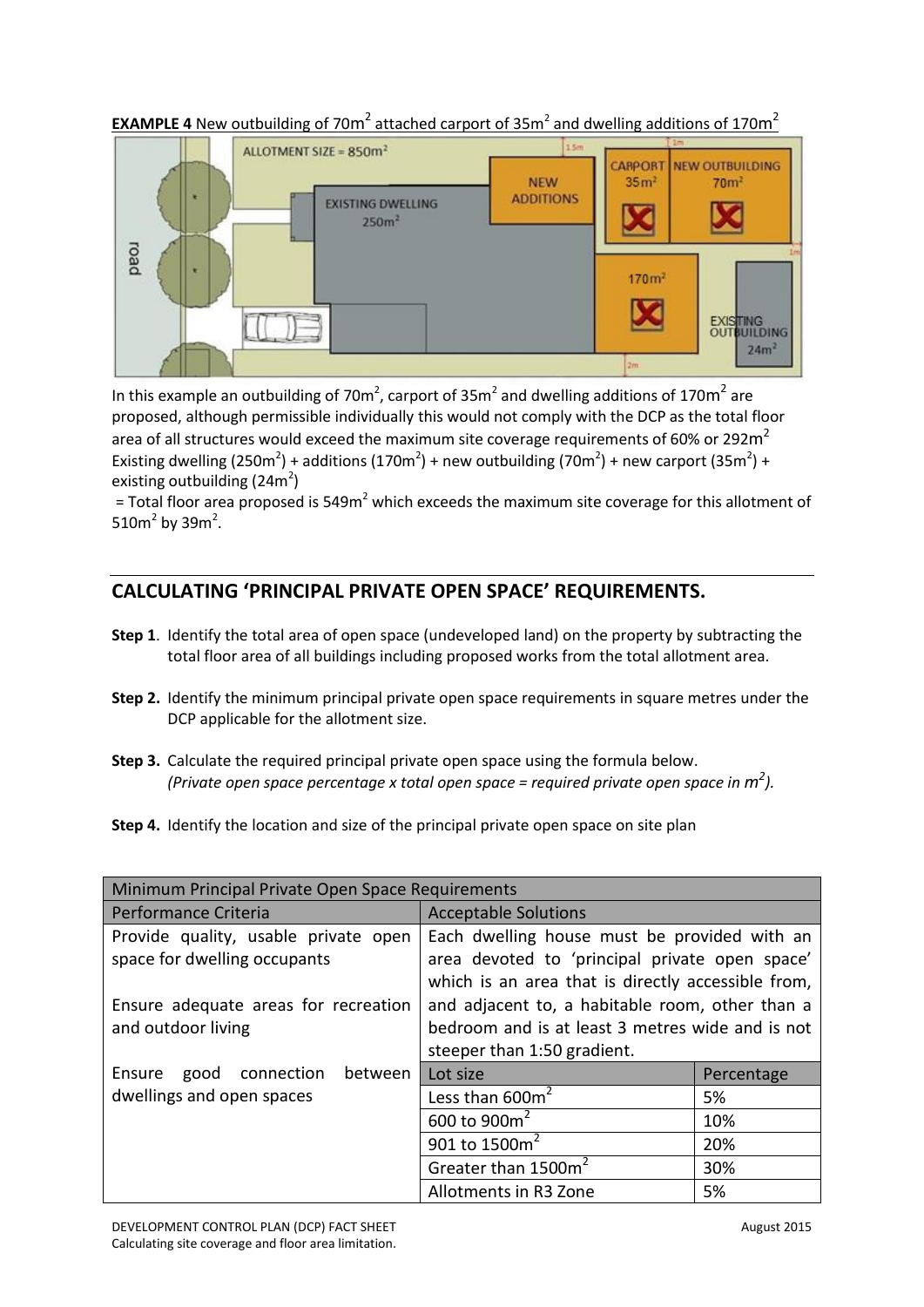



In this example there is 576m<sup>2</sup> of total open space, of this 150m<sup>2</sup> has been identified as being 'principal private open space' which equates to 26% well above the minimum of 10% required for this size allotment.



#### **EXAMPLE 2** New outbuilding reduced private open space to 75m<sup>2</sup>

When a new outbuilding is to be erected on the site the 'principal private open space' must be amended, In this example the addition of a  $60m^2$  outbuilding has reduced the total open space to 516m<sup>2</sup> and the 'principal private open space' to 75m<sup>2</sup> or 14% which is above the minimum of 10% required for this size allotment.



**EXAMPLE 3** Dwelling additions reduced private open space to 45m 2

In this example a new dwelling addition of  $100m<sup>2</sup>$  reduces the total open space of the allotment to 476 $m^2$  and the 'principal private open space' to just 45 $m^2$  which represents less than 10% of the